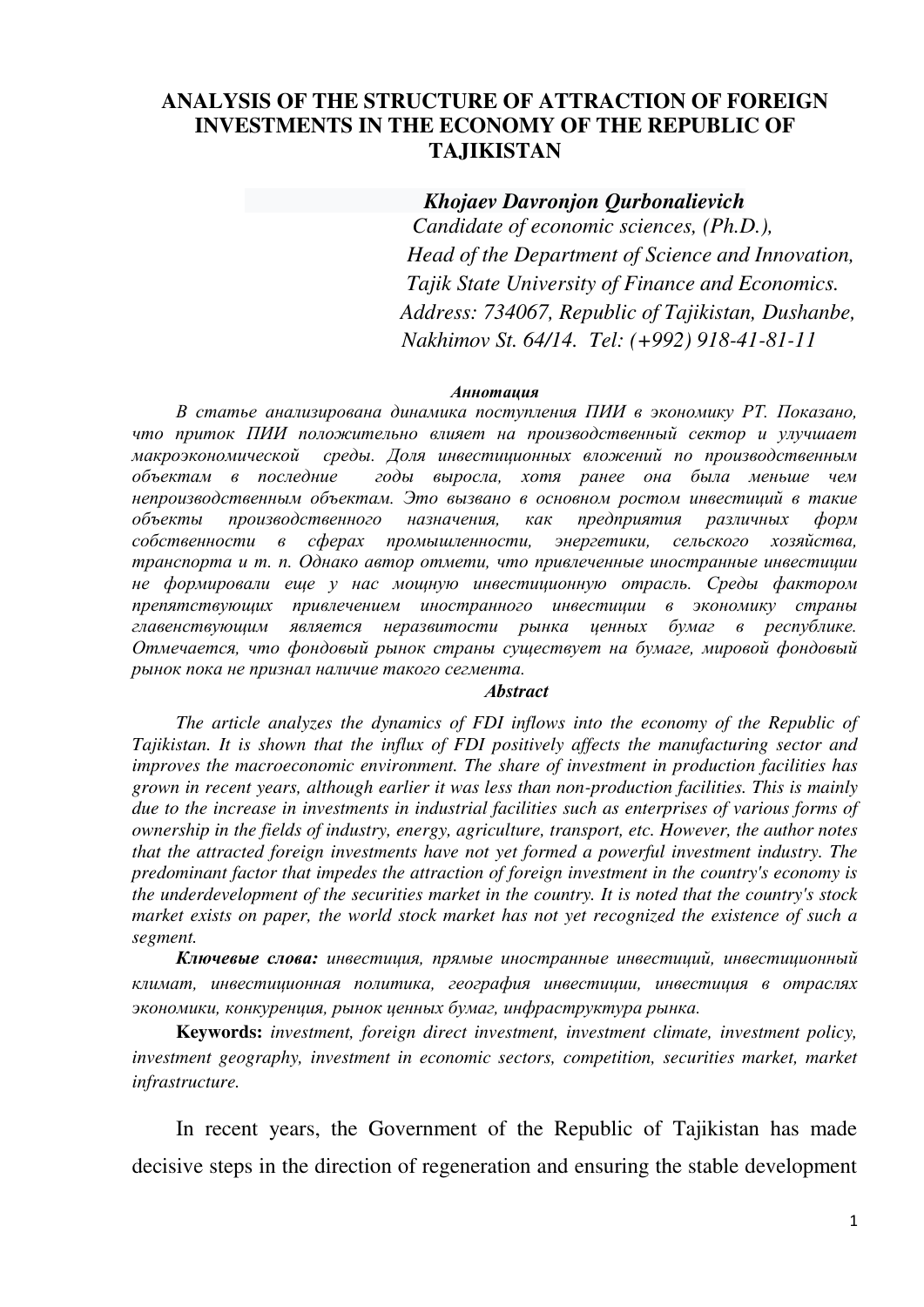of the national economy of the country. Adopted in 2016 RT the Law "On Investments", which replaced the earlier law "On Foreign Investments", in this sense, played a key role. The difference of this updated legislative act was that the meaning of the category "investor" was interpreted in a broad way, under which it became clear not only foreign investors, but domestic, that gave the incentive to develop  $[1, p14]$ .

Therefore, in order to motivate the investment stream and the formation of a favorable climate for investment, the following legislative steps were taken by the enterprises: Law of RT "On Agreements, On Division of Products", "On the privatization of state property of the Republic of Tajikistan", "On public-private partnership", "On free economic zones", "On concessions", "On credit histories". Moreover, taking into account the current state of the national economy, the country's parliament adopted the Law of the Republic of Tajikistan "On Investment Agreements" [2, p3].

Immediately after the announcement of the priority goals for the creation of a favorable investment environment in the Republic of Tajikistan it began to carry out reforms for the simplification of procedures for state registration as legal, as well as physical persons, the procedure was simplified. The "Single Window" project, implemented for the purpose of simplifying the procedure of state registration, significantly reduced the number and simplified the system of registration for accounting. In many respects, thanks to these and other undertaken reforms in 2016-2017, the Republic of Tajikistan entered the top ten countriesreformers, as reported by the World Bank in its annual report on the ranking of doing business. This indicates that the efforts of our Government in this direction are adequately evaluated by the world business community [3, p1].

The expansion of cooperation between the Republic of Tajikistan and other countries and international financial institutions has contributed to the attraction of foreign investment and loans in the implementation of investment projects of significant economic significance.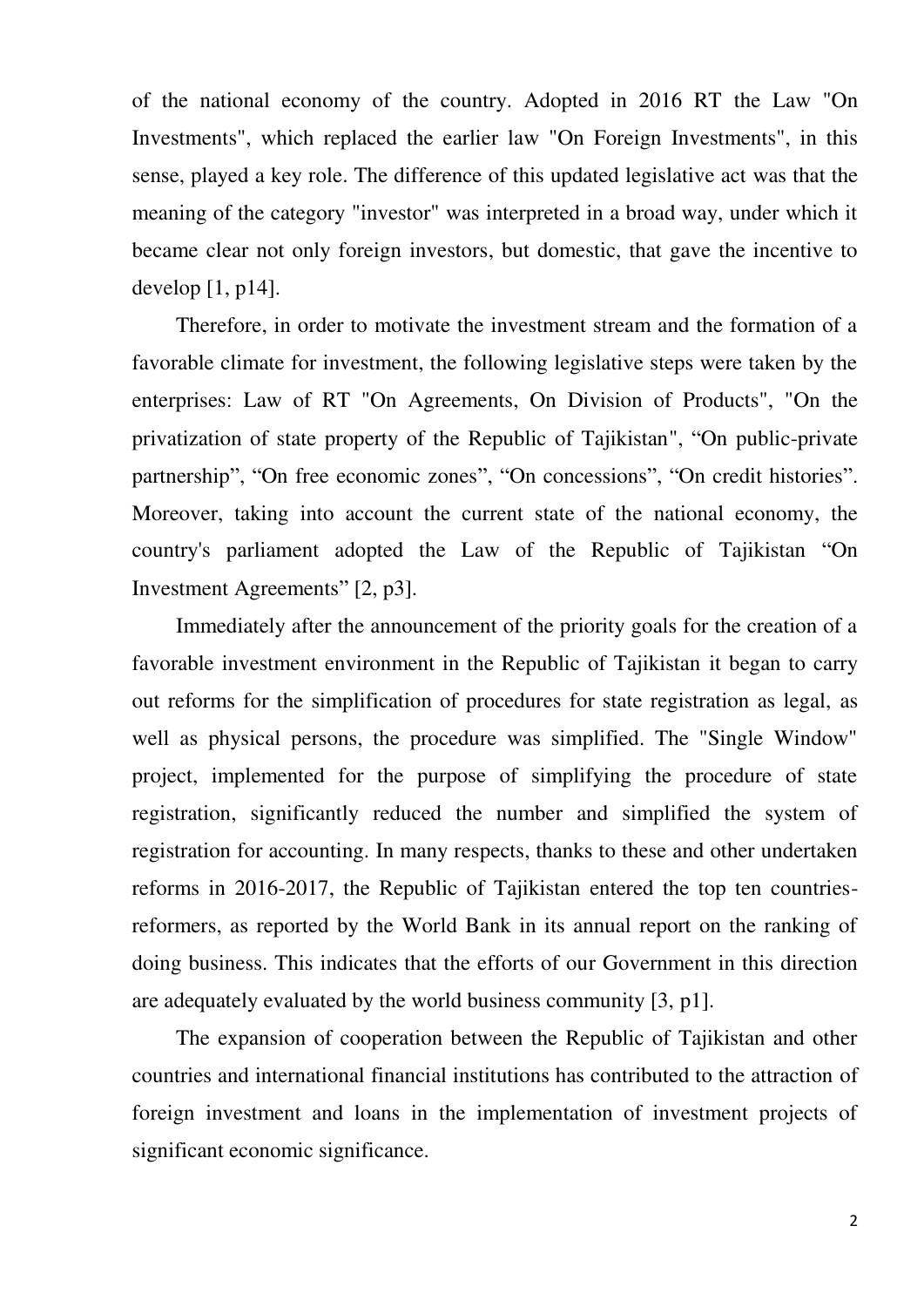However, it should be emphasized that the country's national economy, from 2010 to 2017, experienced a period of decline in investment in fixed assets, which was due to the consequences of financial disasters on the world stage. It is noteworthy that the global financial crisis more negatively affected the growth of investment investments than the dynamics of changes in the gross domestic product in the country. As a result, the growth rate of investments in fixed assets fell to 1,6% in 2017, although in 2008 it was 36,6%. At that time, when the GDP growth rate in the same period confidently kept at around  $6.5 - 7.9\%$ . Although in 2011 this indicator decreased to 3,4% (Table 1).

 **Table 1 Growth rates of GDP and investments in fixed capital for 2010-2017, % to the previous year** 

|                           |      |      | PLVIJVAD I VAL |      |      |      |      |      |
|---------------------------|------|------|----------------|------|------|------|------|------|
| <b>Name of indicators</b> | 2010 | 2011 | 2012           | 2013 | 2014 | 2015 | 2016 | 2017 |
| Growth rates of           | 7,9  |      |                |      |      |      |      |      |
| GDP, $%$                  |      | 3,4  | 6,5            | 7,4  | 6,7  | 6,0  | 6,9  | 7,1  |
| Growth rates of           |      |      |                |      |      |      |      |      |
| investments in fixed      |      |      |                |      |      |      |      |      |
| capital (at the expense   | 1,2  | 1,1  | 0,9            | 1,3  | 1,3  | 1,3  | 1,13 | 1,6  |
| of all sources of         |      |      |                |      |      |      |      |      |
| financing), $%$           |      |      |                |      |      |      |      |      |
| Specific weight of        |      |      |                |      |      |      |      |      |
| investments in            | 7,2  |      | 8,4            |      |      |      |      | 9,3  |
| construction activity in  |      | 7,9  |                | 10,2 | 11,9 | 11,1 | 11,2 |      |
| GDP $%$                   |      |      |                |      |      |      |      |      |

*Source: Calculations of the author on the basis of the data of the Interstate Statistical Committee of the CIS for 2010-2017. [\(http://www.cisstat.com\)](http://www.cisstat.com/)*

The analysis shows that the specific weight of investments in construction activity in GDP in 2010 - 2017 almost corresponds, but in 2017, it decreased to a mark of 9,3%, which is 2,6% lower than in 2014 (Table 1).

The ratio of investment volumes, which were directed to production and nonproduction facilities was also changed. The share of investments in production facilities in 2011-2017 increased to 66,5%, although earlier it was 53,4%. The analog indicator for non-productive objects, on the contrary, has a negative inclination of 46,6% vs. 33,5% respectively. This is due to the main growth of investments in such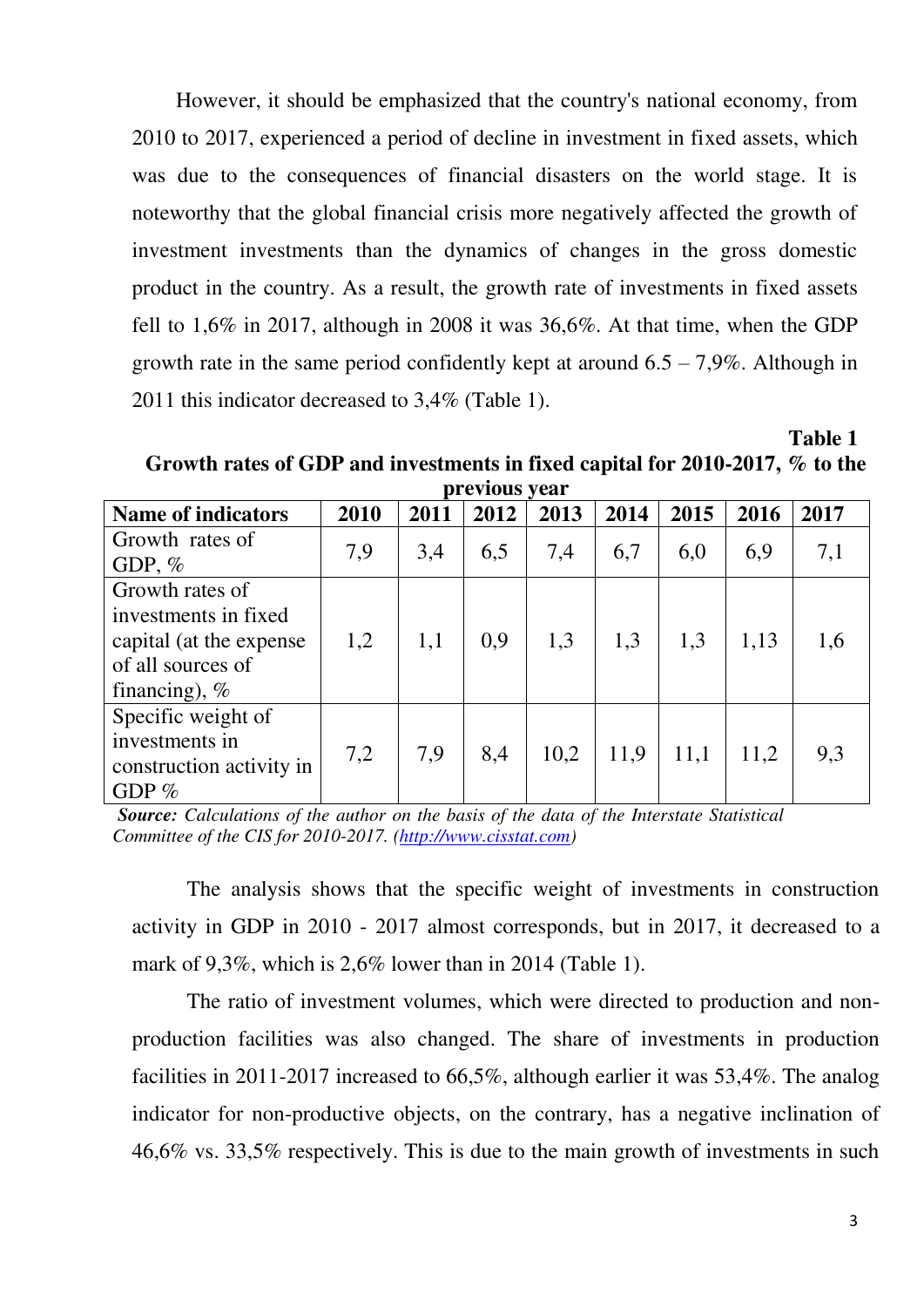objects of production, such as enterprises of various forms of ownership in the spheres of industry, energy, agriculture, transport, etc. n. (Table 2).

| Table 2                                                                          |
|----------------------------------------------------------------------------------|
| Development of investment activity in the Republic of Tajikistan for 2011 - 2017 |
| (in actual prices, mln. somoni).                                                 |

| <b>Name</b>                                                           | 2011   | 2012   | 2013   | 2014   | 2015   | 2016   | 2017   |
|-----------------------------------------------------------------------|--------|--------|--------|--------|--------|--------|--------|
| Contributions to fixed<br>assets                                      | 2371,5 | 3842,1 | 4019,1 | 7615,9 | 4129,4 | 5406,5 | 6678,5 |
| Introduction to living<br>houses, thousands. sq.<br>m of common areas | 908    | 950    | 994,2  | 1123,3 | 1263,6 | 1158,3 | 1162   |
| Investments in fixed<br>capital                                       | 4988,3 | 4540,2 | 5796,8 | 7492,7 | 9750,1 | 1117,9 | 1137,1 |
| including the number of objects:                                      |        |        |        |        |        |        |        |
| For production                                                        | 2664,9 | 2485,1 | 2813,7 | 3726,9 | 5760,1 | 7458,2 | 7556,8 |
| specific weight in total<br>investment,%                              | 53,4   | 54,7   | 48,5   | 49,7   | 59,1   | 66,7   | 66,5   |
| non-productive                                                        | 2324,4 | 2055,1 | 2983,1 | 3765,6 | 3989,9 | 3721,5 | 3814,7 |
| specific weight in total<br>investment,%                              | 46,6   | 45,3   | 51,5   | 50,3   | 49,1   | 33,3   | 33,5   |
| Specific weight of<br>investments in GDP,%                            | 7,9    | 8,4    | 10,2   | 11,9   | 11,1   | 11,2   | 9,3    |

 *Source: Calculations of the author based on the data of the Agency on Statistics under the President of the Republic of Tajikistan: Construction in the Republic of Tajikistan 2018. - C. 9-23 [www.stat.tj](http://www.stat.tj/)*

Now we consider the dynamics of the flow of foreign investment in the economy of the Republic of Tajikistan in terms of investment (Table 3). The data given below show that for the period 2007-2017, the total volume of foreign investment in the national economy amounted to a little more than 8,61 billion USD. The share of direct investments was  $44,2\%$  (3,67 billion), other investments  $-51,1\%$  $(4,43 \text{ billion})$ , portfolio investments  $-5,2\%$  (501,9 million USD).

**Table 3** 

# **The impact of foreign investment in the economy of the Republic of Tajikistan in 2007-2017. (million \$ USD)**

|              | <b>Attraction of investments</b> |              |                  |              |            |  |
|--------------|----------------------------------|--------------|------------------|--------------|------------|--|
| <b>Years</b> | <b>Direct</b>                    | <b>Other</b> | <b>Portfolio</b> | <b>Total</b> | in $\%$ to |  |
|              | investments                      | investments  | investments      |              | the total  |  |
| 2007         | 388,4                            | 472,2        |                  | 860,6        | 9.9        |  |
| 2008         | 425.7                            | 563,6        |                  | 989,3        | 11,6       |  |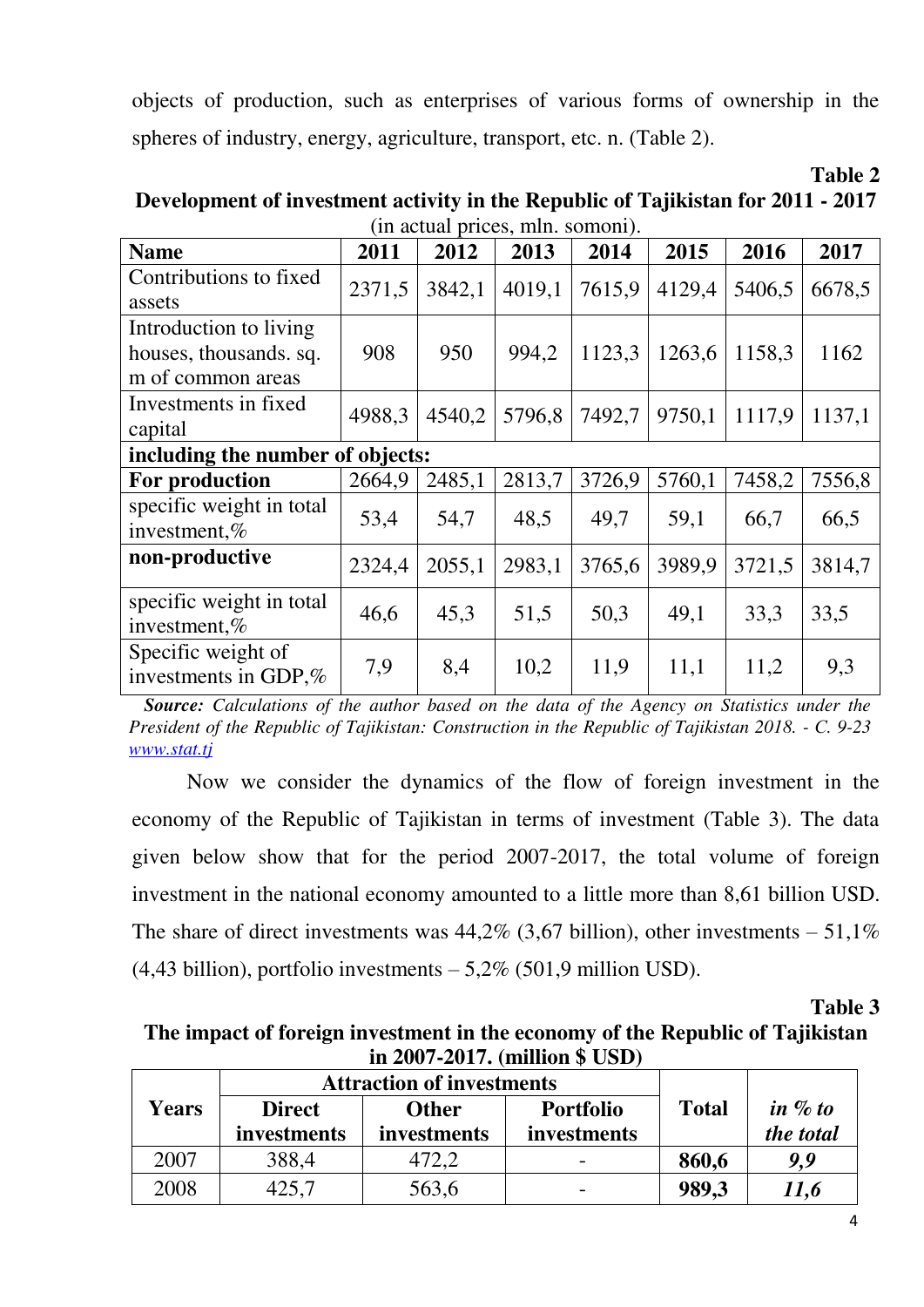| 2009         | 89,4  | 293,8 |       | 383,2   | 4,5   |
|--------------|-------|-------|-------|---------|-------|
| 2010         | 238,9 | 228,2 | -     | 459,1   | 5,4   |
| 2011         | 161,4 | 164   | 0,05  | 325,45  | 3,7   |
| 2012         | 391,3 | 355   | 0,1   | 746,4   | 8,6   |
| 2013         | 341,1 | 670,6 | 0,2   | 1 011,9 | 11,9  |
| 2014         | 377,4 | 530,4 | 1,4   | 909,2   | 10,5  |
| 2015         | 470,9 | 506,9 | 0,04  | 977,84  | 11,5  |
| 2016         | 434,2 | 408,4 | 0,04  | 842,7   | 9,7   |
| 2017         | 354,5 | 245,9 | 500,0 | 1100,4  | 12,7  |
| <b>Total</b> | 3673  | 4439  | 501,9 | 8 613,9 | 100,0 |

 *Source: State Committee on Investments and State Property Management of the Republic of Tajikistan [www.gki.tj](http://www.gki.tj/)* 

The global financial collapse in 2008 negatively impacted the volume of investment inflows from outside. In 2009, there was a minimal inflow of foreign investment, which amounted to 383,2 million US dollars or only 33% of the 2008 level (989,3). However, after two years from the onset of the crisis, there has been a trend in the growth of foreign investment in the country. This trend smoothly shifted to rapid growth, so that the volume of foreign investment in 2013 compared with 2009 increased by 2,6 times and amounted to a little more than 1 billion US dollars.

The share of foreign direct investment (FDI) and other investments in the country's national economy over the ten-year period (2007-2017) amounted to 44,2 and 51,1%, respectively. This ratio of direct and other (credit) foreign investment in the country's economy does not meet national interests, because it leads to an increase in the volume of external public debt. Compared to them, the share of portfolio investments in total foreign investments for the same period was very low  $-5,2\%$ , which indicates that our domestic economy does not yet have strong ties with global financial markets, especially with stock exchanges.

Among the countries that invested the most in Tajikistan, the leading places are occupied by China, the Russian Federation, and Great Britain. In the period 2010- 2017 investments from 56 foreign countries poured into the national economy of our country, the leading position among which is the People's Republic of China (377,113 thousand US dollars) in investments, which is 43% of the total volume of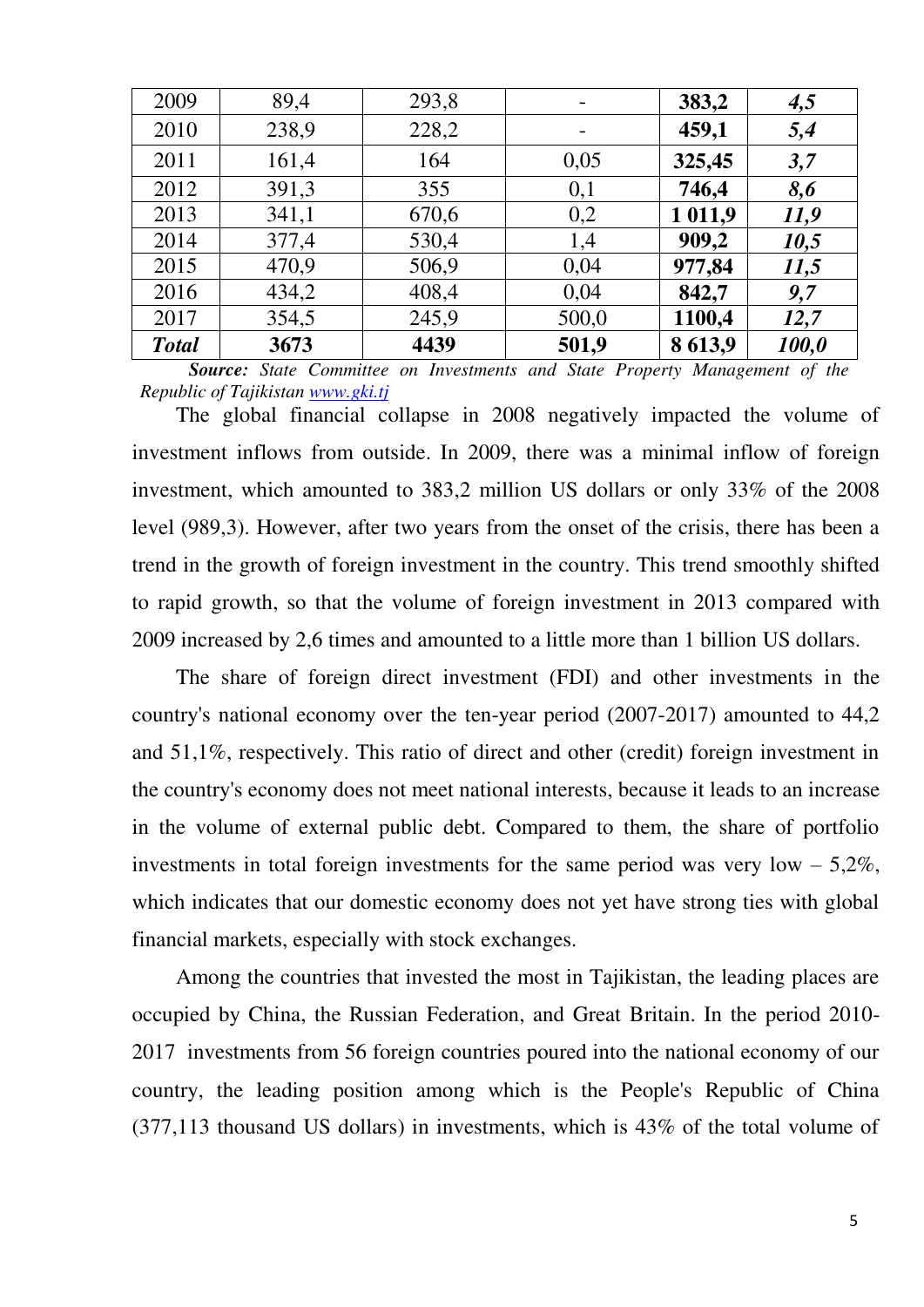all foreign investments. China is followed by Russia with 21 percent (390,665 thousand dollars) and the UK  $-7.4\%$  248973 thousand US dollars).

*Table 4* **Table 4** 

| dollars        |         |         |         |         |        |         |        |         |  |
|----------------|---------|---------|---------|---------|--------|---------|--------|---------|--|
|                | 2010    | 2011    | 2012    | 2013    | 2014   | 2015    | 2016   | 2017    |  |
| China          | 42 988  | 57480   | 99 450  | 118 39  | 131 96 | 329 94  | 304 07 | 88759   |  |
| Russia         | 41 3 14 | 83 043  | 71 693  | 14798   | 46 815 | 34 5 34 | 35 006 | 63 4 62 |  |
| Great          | 13 133  | 19 18 6 | 18 5 21 | 18 139  | 86 985 | 62 673  | 22 972 | 7 3 6 4 |  |
| <b>Britain</b> |         |         |         |         |        |         |        |         |  |
| Other          | 57 843  | 49 4 83 | 65 127  | 63 3 12 | 165 94 | 131 47  | 63 297 | 67 130  |  |
| countries      |         |         |         |         |        |         |        |         |  |
| Direct         | 155 27  | 209 19  | 254 79  | 214 64  | 431 71 | 558 62  | 425 34 | 226 71  |  |
| investments    |         |         |         |         |        |         |        |         |  |

**Foreign investment from the countries that invested the most in the economy of the Republic of Tajikistan in the period 2010-2017 in thousands of US** 

*State Committee on Investments and State Property Management of the Republic of Tajikistan [www.gki.tj](http://www.gki.tj/)*

 Analyzing the infusion of foreign investment in the national economy of the country, it must be mentioned their extremely unevenly entering to the regions of the country. In the period 2008-2017 the inflow of foreign investments in Dushanbe amounted to 69,7% (5400,6 million US dollars), to Sogd Oblast – 18,31% (1418,5 million US dollars), Khatlon Oblast – 9,2% 717, 7 million US dollars), GBAO –  $0.8\%$  (67.5 million US dollars) and to the regions of republican subordination  $(RRS) - 1,8\%$  (139,5 million US dollars) [7. p1].

**Chart 1** 



**The flow of foreign investment by region in 2008-2017 (million US dollars)**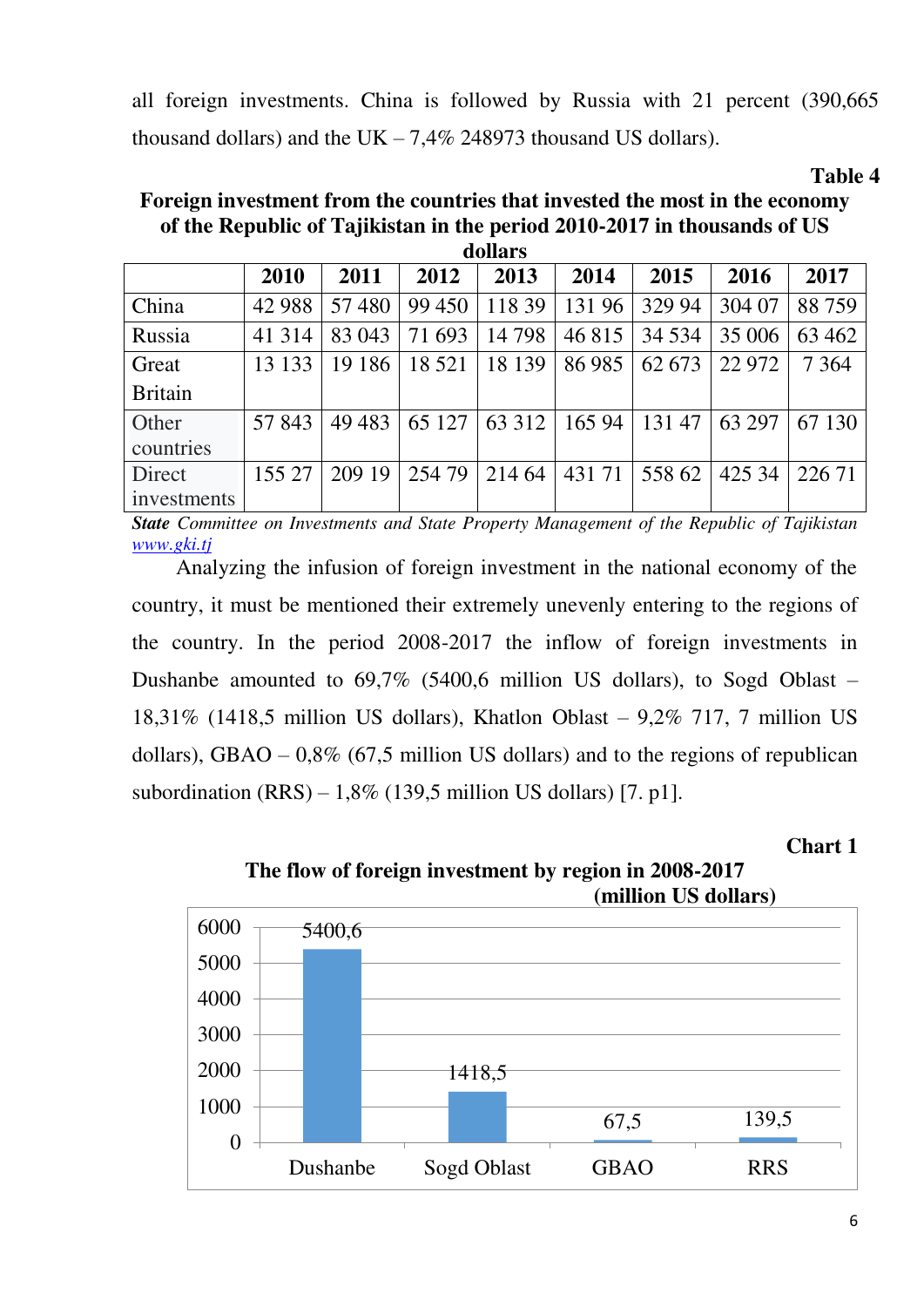With the creation of the free economic zones in Sogd, Danghara, Panj, Ishkoshim and Kulob, positive shifts should occur in the future in the regional structure of foreign investment inflows.

 Attracted foreign investment has not yet formed a powerful investment industry in our country. Achieving such an indicator in the Republic of Tajikistan is possible only after some of the characteristic features of the sector are eliminated, such as low volumes of direct and portfolio investments, low level of technological equipment, non-competitiveness of domestic production compared to foreign manufacturers, etc. [4, p31].

 In our opinion, among other factors preventing the attraction of foreign investment in the country's economy, the dominant factor is the underdevelopment of the securities market in the country. Domestic securities markets and the stock market in this regard must still work and work. The country's stock market exists on paper; the global stock market has not yet recognized the existence of such a segment. This sector is not sufficiently developed even at the legislative level, the process of its formation is ongoing, and it is too early to speak about development.

 This dominant barrier factor will lead to concepts such as the opacity and uncertainty of these markets in the country. Therefore, foreign investors so far basically take a waiting position in relation to the securities of our country.

 In general, to create a more favorable investment climate, it is necessary to implement a number of different measures such as:

- $\checkmark$   $\Box$  improve the legislative framework;
- $\checkmark$   $\Box$  liberalize foreign and domestic trade;
- $\checkmark$   $\Box$  continue the formation of the private sector;
- $\checkmark$   $\Box$  develop market infrastructure;
- $\checkmark$   $\Box$  increase the stability of the banking system;
- $\checkmark$   $\Box$  develop the foreign exchange market;
- $\checkmark$   $\Box$  develop the securities market;
- $\checkmark$   $\Box$  develop the stock market;